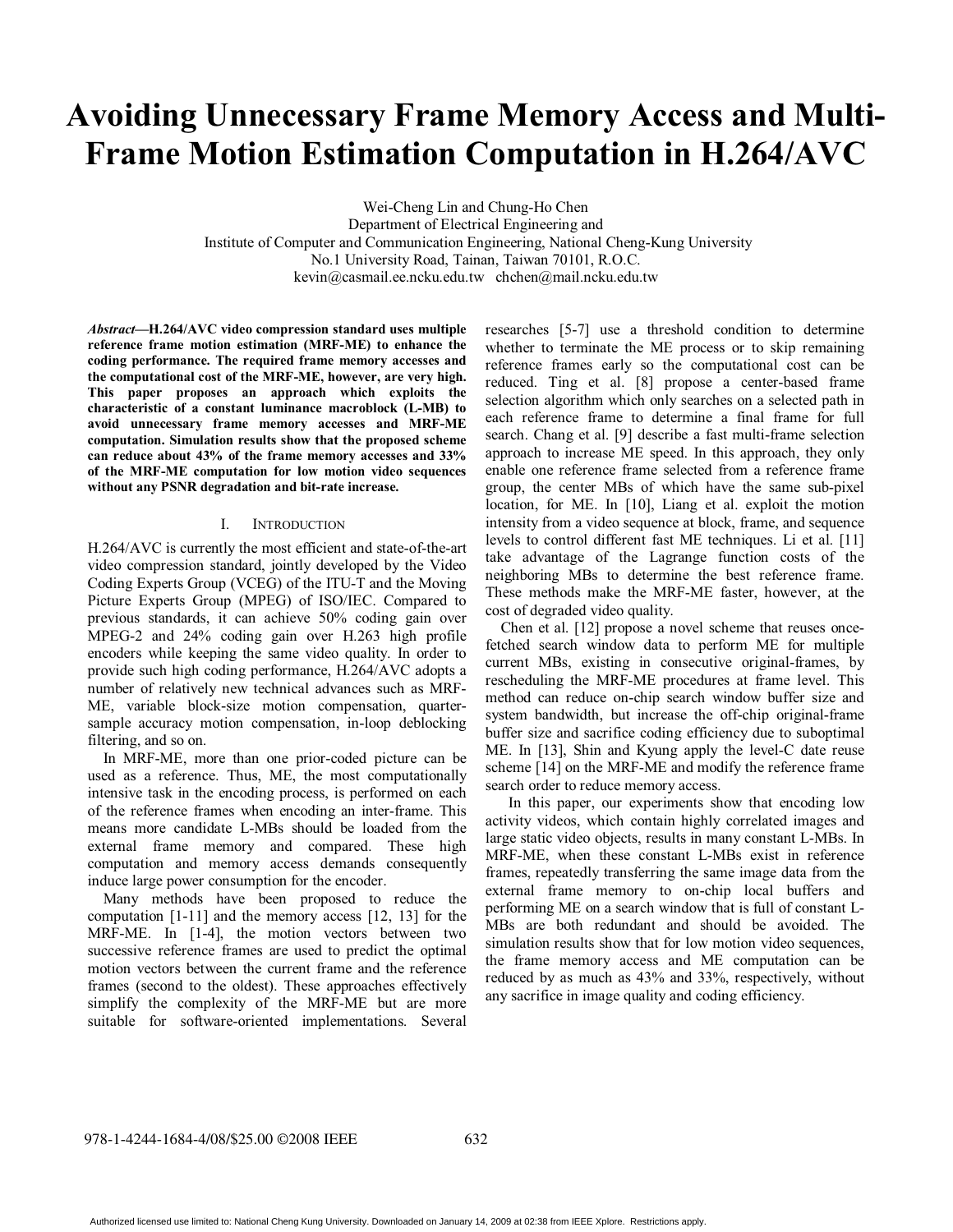

Fig. 1. Edges to be filtered in an L-MB and pixels involved in the in-loop deblocking filter operation.

The remaining of the paper is organized as follows. Section II introduces the constant L-MB and presents the statistic analysis. Section III describes the proposed algorithm. Simulation results are discussed in Section IV. Finally, Section V concludes this paper.

# II. CONSTANT MB

A constant L-MB should satisfy the following three conditions: (1) this MB has zero-valued motion vector and zero-valued luminance residual, (2) the reference frame chosen is the nearest reference frame, and (3) the in-loop deblocking filter does not alter the luminance component of this MB. This work only focuses on the constant L-MB which refers to the first reference frame since (1) our experimental results indicate that over 95% of the MBs satisfying the first and third conditions refer to the first reference frame, and (2) the hardware overhead of the table used to record the states of MBs can be minimized. Furthermore, an L-MB specified in the H.264 may be partitioned into sub-blocks of different sizes (such as  $8 \times 16$ ,  $16 \times 8$ ,  $8 \times 8$ ,  $4 \times 8$ ,  $8 \times 4$ , and  $4 \times 4$ ). Based on the results of our experiments, a sub-block being a constant block rarely appears. Thus, we only focus on the  $16\times16$ constant L-MB.

In H.264/AVC, the deblocking filter is performed to reduce the blocking artifacts after the inverse transformation. Fig. 1 illustrates the case that the filter is applied to the vertical and horizontal edges of the 4×4 luminance blocks in an MB. The inputs of a filtering operation include the adjacent p and q blocks (pixel p0, p1, p2, p3, q0, q1, q2 and q3) across a vertical or horizontal edge. The filter may alter the values of the six pixels  $(p0, p1, p2, q0, q1, and q2)$ .

A parameter called boundary strength (BS) which decides the filtering strength is assigned to each edge with an integer value from one to four. A zero BS value means that no filtering is required for this specific edge. The BS value is set to zero if the following conditions are all satisfied: p and q are both inter coded; p and q do not contain coded coefficients; p and q have the same reference frame; p and q have motion vectors that differ less than one luminance pixel.

Whether the samples p0 and q0 as well as p1 and q1 are filtered or not is determined by the BS value, dependent



Fig. 2. Percentage of constant L-MBs versus QP value.

threshold  $\alpha$  and  $\beta$ , and the content of the picture itself. The filtering of p0 and q0 only takes place if the following content activity check operations are satisfied:

$$
BS := 0
$$
 --- Eq. (1)  
\n
$$
|p0-q0| < α
$$
 --- Eq. (2)  
\n
$$
|p1-p0| < β
$$
 and 
$$
|q1-q0| < β
$$
 --- Eq. (3)

where  $\alpha$  and  $\beta$  depend on the average quantization parameter (QP) of the two blocks p and q; they increase with the increase of the QP and vice versa. Correspondingly, the filtering of p1 or q1 takes place if the condition below is satisfied:

$$
|p2-p0| < \beta
$$
 or  $|q2-q0| < \beta$  --- Eq.(4)

The occurrence of constant L-MBs not only depends on the inherent feature of a video sequence, but also on the QP. Using a larger QP to encode a video sequence will typically result in lower bit-rate, poorer image quality, but more constant L-MBs. Fig. 2 shows the percentage of constant L-MBs and the impact of the QP on it for eight video sequences. The results are obtained from running H.264 JM 8.5 [15] with four reference frames. On average, about 40% of the L-MBs are constant when QP is equal to 31.

A higher QP generally results in more constant L-MBs despite the adverse effect of more intense deblocking operations. To explain this, Fig. 3 presents the variation of constant L-MB distribution (denoted by the black dots) in  $Akiyo's$  12<sup>th</sup> frame for different QPs (16 and 31). The gray blocks including those with black dots represent the L-MBs satisfying the first and second conditions. When the QP is increased, the number of the gray blocks increases because more residuals are quantized to zero. Thus, more filtering operations among the gray block edges are turned off due to the zero-BS, which makes more gray blocks satisfy the third condition.

On the other hand, a larger QP implies that the blocking artifacts may become more significant; therefore,  $\alpha$  and  $\beta$  are increased and potentially more edges with a non-zero-BS are filtered. Because the larger  $\alpha$  and  $\beta$  mainly influence the edges around and within the 'white block regions,' the gray blocks surrounding the white block regions are less likely to become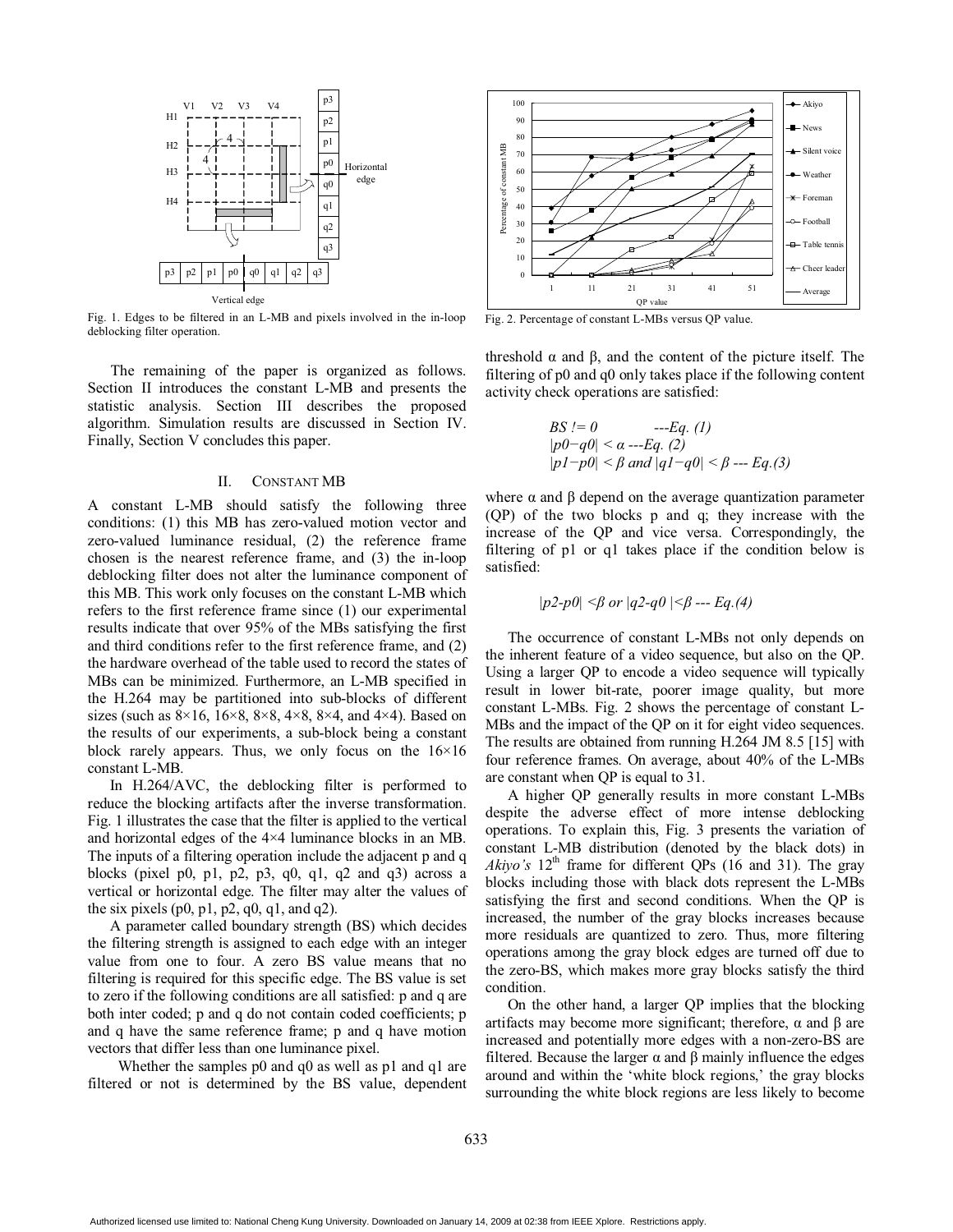

- n. L-MB satisfying the first and second conditions.
- $\Box$ Others.



a constant L-MB. The white block regions, however, shrink with the increase of QP so the number of the affected neighboring gray blocks decreases. Thus, generally, as the QP becomes larger, the increased constant L-MBs outnumber those gray blocks adversely affected by the in-loop filtering operations.

### III. PROPOSED ALGORITHM

The frame memory in a large frame application is much too large to fit into an embedded memory, and therefore is typically located in the external memory. For ME, the luminance pixels of a reference frame located within a search range should be loaded from the external memory. These bulk data transfers may cause an I/O bound problem and consume excessive power. To overcome this difficulty, a local buffer is usually employed to hold reusable data located within overlapped search area between two adjacent MBs in the same horizontal row, as shown in Fig.4. When ME is performed on the current MB, only the search range data in B are loaded into the local buffer and overwrite the data in A.

In MRF-ME, multiple local buffers are used to store search range data in different reference frames, as shown in Fig. 5. In this figure, we assume that the number of reference frames is four and the search range is  $-16$  to 15 pixels (nine reference MBs). The current frame is encoded at time slot t whereas the reference frame-1, -2, -3 and -4 are reconstructed at time slot t-1, t-2, t-3 and t-4, respectively. Because two sequential search windows in one reference frame share six reference MBs, only three right L-MBs of each search window are loaded into a local buffer. Some of these data transfers are redundant if the L-MB to be transferred in the reference frame-1, -2 or -3 is constant. For example, in Fig. 5, the four top right L-MBs in the search windows are exactly the same. Thus, only the first L-MB is transferred from the external memory to the first local buffer and broadcast to the other



Fig. 4. Search area overlapping.



Fig. 5. Broadcasting the constant MB to avoid unnecessary data transfer.

three local buffers. On the other hand, if the L-MBs stored in a local buffer are all constant, performing ME with same search window data on the next reference frame is redundant since the ME results are the same.

The method of avoiding unnecessary frame memory access is summarized by using a flow chart shown in Fig. 6. The outer loop checks whether the r co-located MBs are loaded into the local buffers, whereas the inner FOR loop decides which local buffers to receive the broadcast L-MB. This work employs an MB state bitmap (MSB) to keep track of the status of L-MBs in each reference frame. An MSB has as many entries as the number of MBs in a frame; each entry contains two states (non-constant and constant). The hardware cost of one MSB is 49.5 bytes for CIF  $(352\times288)$  image resolution and is less than 2.2% of that of a local buffer holding nine L-MBs. Hence, its power consumption is negligible.

# IV. SIMULATION RESULTS

The proposed algorithm is implemented in H.264 encoder reference software JM 8.5 [15]. The motion estimation uses full search with a search range of  $[-16, 15]$  and the number of reference frames is four. The frame pattern is IPPP… structure while the Intra-period is 30 frames. The test video sequences are classified into two groups: low motion group (*Akiyo*, *News*, *Silent voice* and *Weather*) and fast motion group (*Foreman*, *Football*, *Table tennis* and *Cheerleader*). The frame size of *Football*, *Weather* and *Table tennis* is 352×240 pixels whereas the rest are 352×288 pixels.